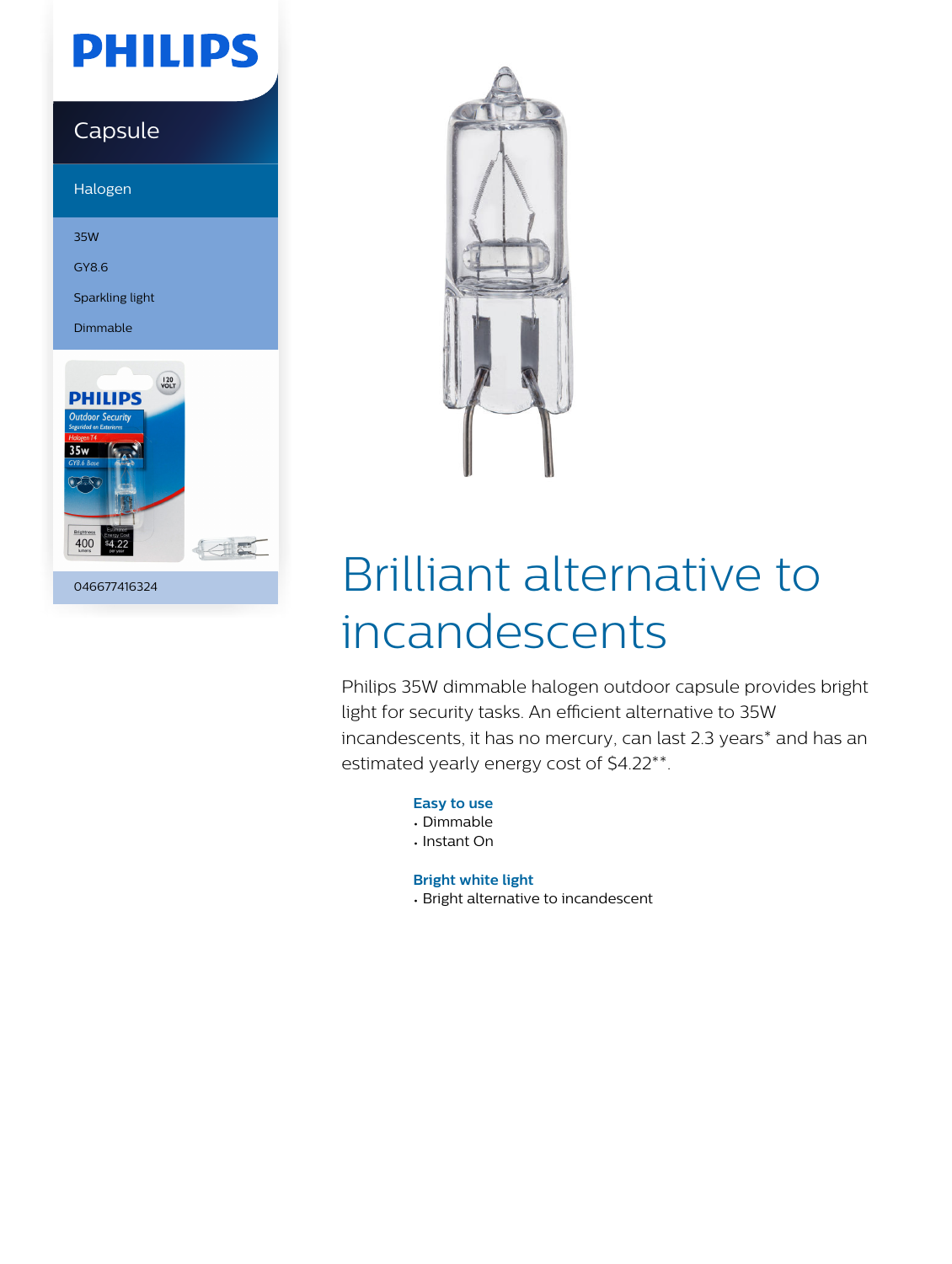### **Highlights**

#### **Dimmable**

This bulb can be used with most dimmers to create your desired ambience.

#### **Instant On**



Just by turning the switch, the light is at full brightness. No slow starting or waiting.

### **Specifications**

#### **Bulb characteristics**

- Shape: Capsule
- Dimmable: Yes
- Base: GY8.6
- Lamp shape code: T4

#### **Durability**

- Average life (at 2.7 hrs/day): 2.3 year(s)
- Nominal lifetime: 2,500 hour(s)

#### **Light characteristics**

- Application: Special application
- Color rendering index (CRI): 100
- Color temperature: 3000 K
- Light Color Category: Clear
- $\cdot$  Nominal luminous flux: 400 lumen

#### **Power consumption**

- Voltage: 120 V
- Wattage: 23 W

- **Bulb characteristics**
- Shape: Capsule
- Application: Special application
- EAN/UPC product: 046677416324
- Average life (at 2.7 hrs/day): 2.3 year(s)
- Net weight: 0.013 kg
- Gross weight: 0.023 kg
- Color rendering index (CRI): 100
- Height: 12.700 cm
- Color temperature: 3000 K
- Length: 7.620 cm
- Light Color Category: Clear
- Width: 1.270 cm
- Voltage: 120 V
- Nominal luminous flux: 400 lumen
- Material number (12NC): 924040417302
- Wattage: 23 W
- Base: GY8.6
- Lamp shape code: T4

#### **Alternative to incandescent**

This halogen light bulb provides a bright, sparkling light, ideal for adding brilliance and drama to your home.